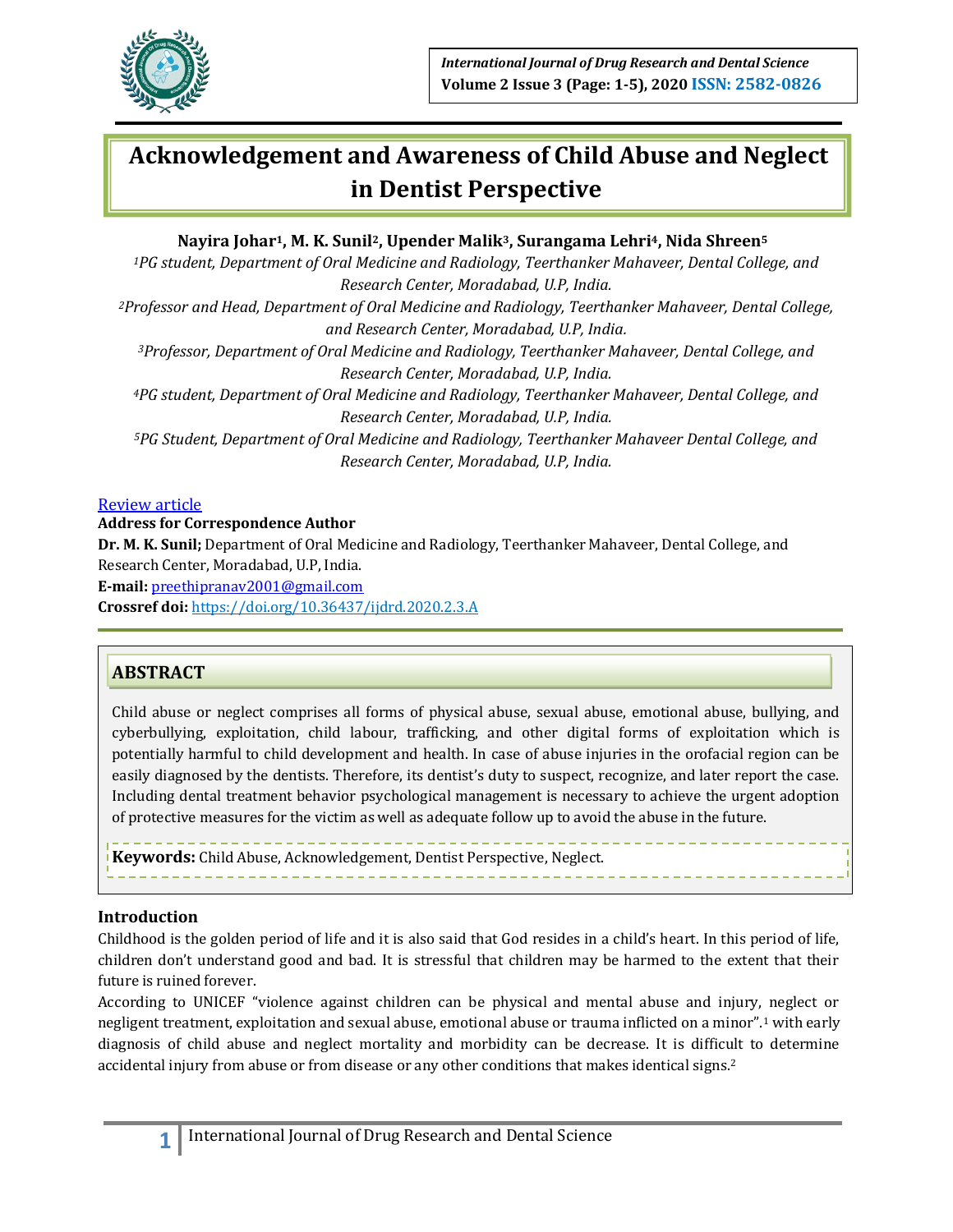

Dentists are in a special position to suspect, identify, and report the case of child abuse and neglect.<sup>3</sup> A routine protocol should be followed which includes a collection of clinical evidence, questions about patient history and history of suspected injury, and all relevant information should be documented, radiographs, photographs, and impressions when necessary.<sup>4</sup> The aim of child protective agencies is to protect the victim from further abuse. Once the dentist aware of the information regarding abuse he can protect the child from injury. Children may be exposed to multiple kinds of mal-treatment that manifest in the oral cavity, so dental health care professionals play a major role to evaluate these concerns. These indicators may be noticeable to dental health professionals include both general and trauma to the teeth, injuries to the mouth, lips, tongue, or cheeks that are not consistent with an accident. Neglect is also essential for the negligent treatment or maltreatment of a child by a parent or caretaker indicating the harm to the child's health or welfare. Children lacking adequate medical or dental care.<sup>4</sup> According to the Ministry of Women and Child Development has been surveyed that in the 5-12 year age group is most at risk of abuse. Two out of every three children were physically abused and every second child reported facing emotional abuse.<sup>5</sup> There is a flaw in the system of reporting and legal provisions pertaining to cases of trafficking, sexual and forced labour, sex tourism, and sexual assault on male children. Also, in India, there is no law to protect the child who is abused at home. It's a health professional duty to identify and help the victim of child abuse.

In this review, literature was searched for various types of abuse, prevalence, and etiology, the role of dentists in child abuse to suspect, inspect, collect, and protect. In order to address the barriers facing the reporting of cases and the key clinical characteristics for the detection of child abuse.

## **Types of Child Abuse**

According to the national society for the prevention of cruelty to children (NSPCC) in 2009.<sup>6</sup>

## **Types of child abuse are:**

- ❖ Physical Abuse
- Emotional Abuse
- ❖ Sexual Abuse
- Online Abuse
- Non-Recent Abuse
- Neglect
- ❖ Grooming
- Female Genital Mutilation
- Domestic Abuse
- Child Sexual Exploitation
- ❖ Bullying or Cyberbullying

## **Indicators of Abuse**

Indicators are signs or indications which have occurred during abuse and negligence. Children who may experience child abuse may show behavior, emotional, or physical signs of abuse. The dentist should assess a child as soon as the child enters into a dental clinic. If any injury observed than he should ask the history of the injury and detection of the injuries if it is uncommon at that age.

## **Signs of Physical Abuse**

Depends on age, size, degree of force used by an abuser, and type of abuse. It may cause internal lacerations, bleeding, damage to internal organs which may cause death.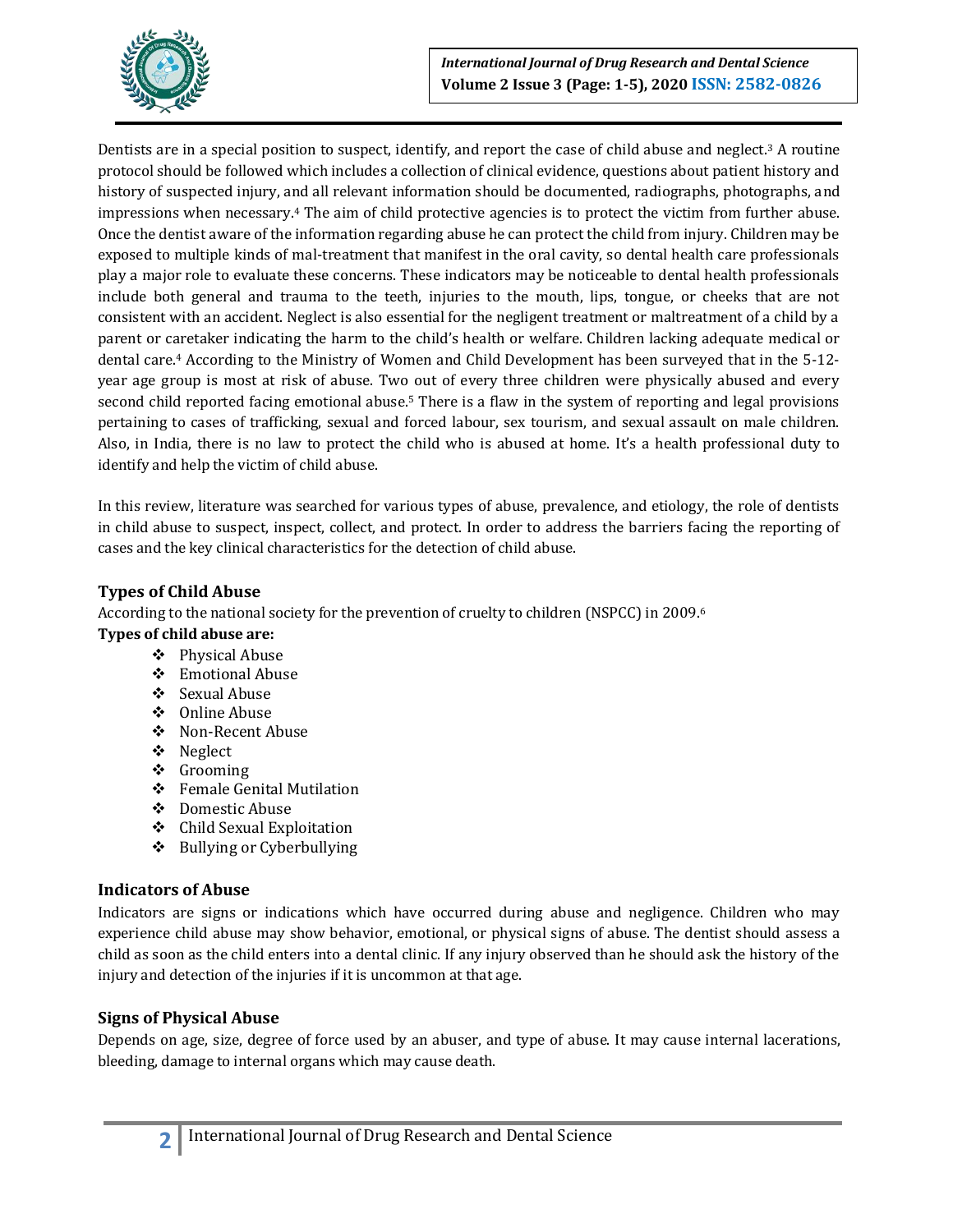

# **The Dentist should Examine and Document these Findings:**

- Lip- laceration, trauma and scars due to trauma, rope marks on the corner of the mouth.
- Palate- unexplained bruises and petechiae particular at the junction of hard palate and soft palate.
- Floor of the mouth- contusion.
- Teeth- fractured tooth, poor oral hygiene, displaced or any teeth missing due unexplained reasons.
- Labial frenum- lacerated from forced feeding or from blunt trauma.
- Tongue- Scars or abnormal mobility from repeated trauma, trauma due to bite.
- Oral mucosa- child may have excessive salivation, difficulty in swallowing. Burns in the mouth due to chemical or scalding liquids which appears white slough from necrotic epithelium.

## **Signs of Emotional Abuse**

It includes depression, post-traumatic stress, anxiety, the probability of further victimization in adulthood. Other behaviour includes sudden irritability in the child, loss of self-esteem, fear of the offender, isolation, bad school performance, lack of friends, not able to concentrate, anger towards the abuser. Not in good relationships with family members. Long-term abuse causes somatic reactions like stomach-ache, urinary tract infection, pneumonia, and mononucleosis.

Fear from punishment, repression and abandonment leads to sleep disorders.

Victim of CA may shoe regressive behaviours such as thumb sucking, bed-wetting, false and inaccurate knowledge of sexual activities.

The victim shows positive learning and behavior problem that includes cruelty to animals, ADHD (Attentiondeficit/ Hyperactivity Disorder), ODD (Oppositional deficient disorder).

The adverse effect of CA includes crimes, suicide, and alcoholism or drug abuse. Most of the victims like to abuse those children who have a supportive family environment.

## **Others:**

Infections- HIV associated lesions, venereal warts, or ant STD's.

Neurological Damage- The traumatic stress caused by sexual abuse, causes notable changes in brain functioning and development. Reversed hemispheric asymmetry and greater left hemisphere coherence in abused subjects. Symptoms like ictal temporal lobe epilepsy and reduced corpus callosum area. CA can lead to the overexcitation of an undeveloped limbic system.

## **Dental Neglect**

According to the American Academy of Paediatric Dentistry<sup>7</sup> "Dental neglect is defined as the willful failure of parent or guardian to seek and follow through with treatment necessary to ensure a level of oral health essential for adequate function and freedom from pain and infection". Child neglect is a wilful nature of parents or caregivers, they deliberately ignore the basic need and health of the children. Their nature is relaxed, they do not want to treat their children for diseases that laypeople can see, rampant caries, untreated pain, infections, bleeding or trauma pertaining to orofacial region.<sup>10</sup> It has been seen that in children who are neglected they are at higher risk of developing the pulmonary disease, diabetes, and oral health problems.<sup>8</sup>

## **What to See in Child Abuse?**

There are a number of signs that the dentist can recognise the victims of abuse during routine dental procedures. Injuries of this category comprise those that appear simultaneously on multiple body planes.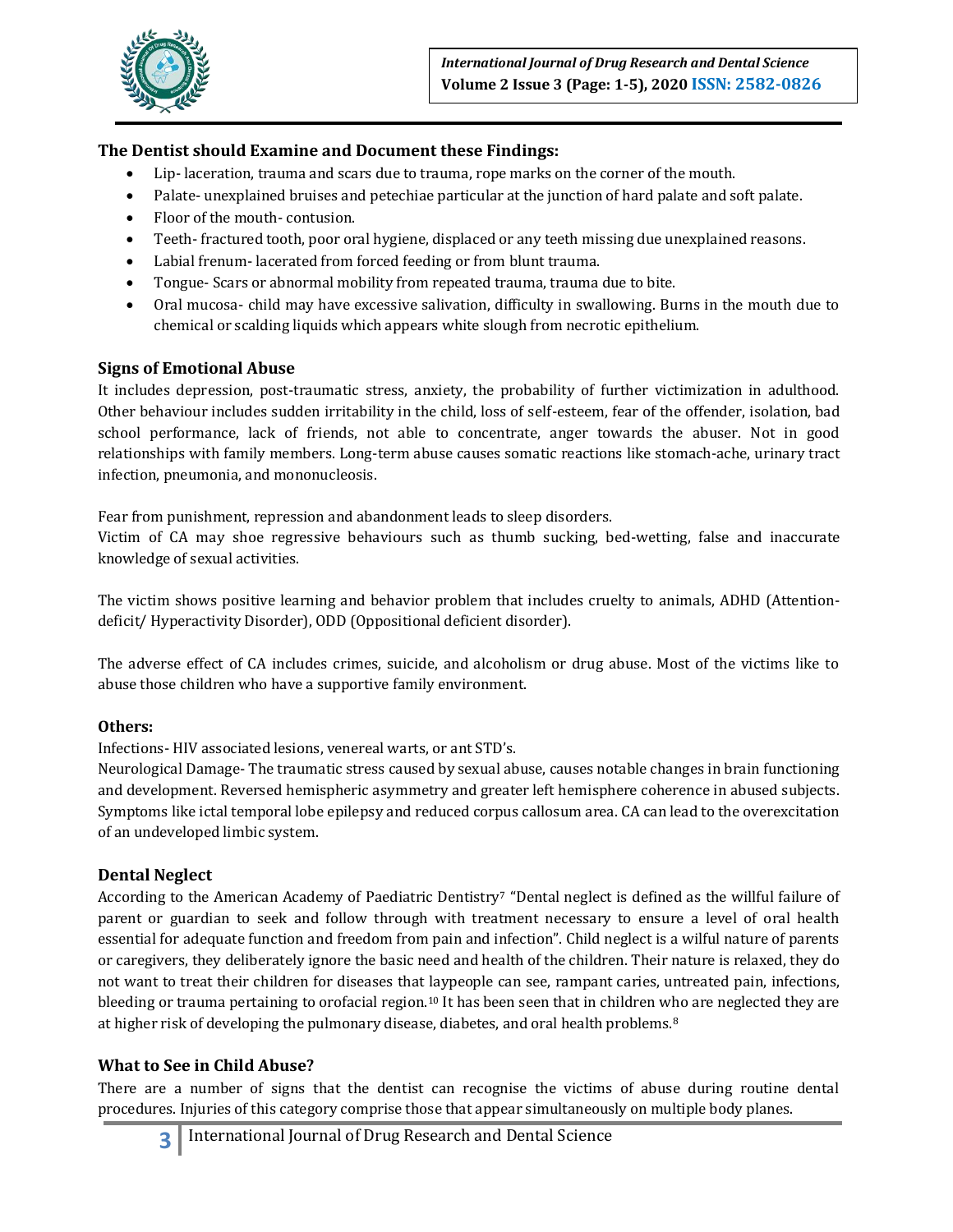

Emotional abuse signs - There may be a developmental delay due to a failure to thrive and grow. They may receive little or no love, affection, or attention from their parents or carers. Emotional abuse can also take the form of children not being allowed to mix or play with other children. Neurotic behaviour e.g. sulking, hair twisting, rocking, fear of making mistakes, sudden speech disorders, self-harm, fear of parent being approached regarding their behaviour and developmental delay in terms of emotional progress.

Physical abuse signs- Important indicators of physical abuse comprises of unexplained bruising, marks or injuries on any part of the body, multiple bruises- in clusters, often on the upper arm, outside of the thigh, cigarette burns, human bite marks, broken bones calds and multiple burns with a demarcated edge. Although this can be more complicated with burns, as these are often delayed in presentation due to blistering taking place sometime later. Oro-fascial manifestations include bruising, abrasion and laceration of the tongue, lips, mucosa, hard and soft palate, gingiva, alveolar mucosa, frenum, dental fractures, dental dislocations, and avulsions.

Multiple injuries in different stages of healing show suspected cases of abuse.

Sexual abuse signs –Oral cavity is a frequent site of sexual abuse despite this fact noticeable oral wounds or disease is uncommon. Oral lesions like erythema, ulcers, vesicles with purulent drainage or condylomatous lesions of lips, tongue, palate, and naso-pharynx.11 Gonorrhea is the most common sexually transmitted disease others are Human Papillomavirus, Syphilis, and HIV. Bite Mark is generally associated with sexual and physical abuse. It is important to find out the reason and proper evaluation of the explanation given by parents or caretakers. A proper protocol should be followed and data should record, photographed, and further analysed with real anatomical characteristics of the suspected person. It is important to identify and collect the clinical evidence of the lesions for the further legal process.

## **Responsibility of Dentist**

It has been noted in many studies that dental professionals are unable to identify and reporting of child abuse.<sup>12</sup> Dental experts have four 'R's of duty—recognize, record, report, and refer—to shield patients and their families from the pattern of brutality, very predominant in the general public today.<sup>13</sup> Screening of abuse is an important part of any clinical examination performed on the victim. Dentists should always be suspicious of traumatic injuries; identification of abuse. A dentist should follow the protocol which includes questioning patient history and all relevant information should be documented. Radiological evidence- The most frequent sites of skeletal injury are; -the extremities 77 %, the skull 34 %, the rib cage 19 %, Epiphyseal-metaphyseal fractures of long bones of the arms and legs and the rib fractures exclusive for the newborn period are considered specific for the child abuse.<sup>14</sup> In India, several governmental and non-governmental bodies provide help to the victims of abuse.

## **Approaches to Tackle Victims of Child Abuse**

- 1. Identify the cause and enhance the parental awareness by educating them.<sup>15</sup>
- 2. Treatment should be given for underlying injuries and disease.
- 3. Motivate the child to live his life in good and fearless manner.
- 4. Encourage the community to help in identifying and report the cases of abuse.
- 5. Intervention should encompass synchronization among the police, courts, counsellors, doctors and social workers.
- 6. Services need to flexible.

## **Conclusion**

Research in the field of child abuse is rapidly expanding as the area is an important one with implications not only for the individual but also for society. In the identification of child abuse, early diagnosis of child abuse in